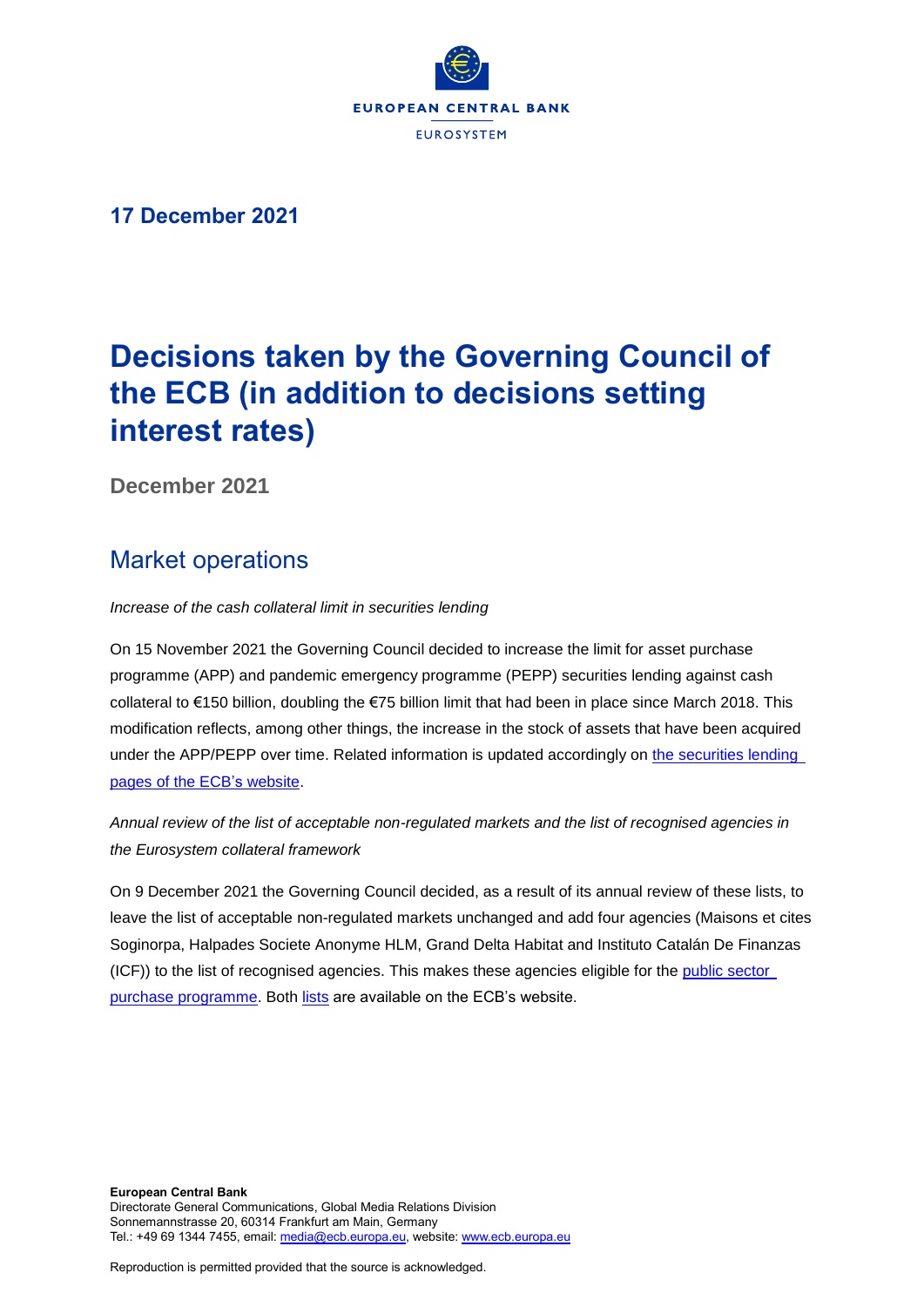# Market infrastructure and payments

*Eurosystem oversight framework for electronic payment instruments, schemes and arrangements*

On 15 November 2021 the Governing Council approved the [Eurosystem oversight framework for](https://www.ecb.europa.eu/paym/pdf/consultations/ecb.PISApublicconsultation202111_1.en.pdf)  [electronic payment instruments, schemes and arrangements \(PISA framework\)](https://www.ecb.europa.eu/paym/pdf/consultations/ecb.PISApublicconsultation202111_1.en.pdf) and authorised its publication on the ECB's website. The PISA framework replaces the current Eurosystem oversight approach and oversight standards for payment instruments, including all the related oversight frameworks for cards, direct debits and credit transfers, as well as the security objectives for e-money. Companies that are already subject to oversight by the Eurosystem are expected to adhere to the principles of the new framework by 15 November 2022. Others will have a grace period of one year from the moment they are notified that they will be subject to oversight under the PISA framework. The related [press release](https://www.ecb.europa.eu/paym/intro/news/html/ecb.mipnews211122.en.html) is available on the ECB's website.

# Advice on legislation

*ECB Opinion on reporting requirements for cross-border service transactions in Austria*

On 10 November 2021 the Governing Council adopted Opinion [CON/2021/31](https://eur-lex.europa.eu/legal-content/EN/TXT/?uri=CELEX%3A52021AB0031&qid=1596527709586) at the request of the Oesterreichische Nationalbank.

*ECB Opinion on the obligation to accept cash payments in Denmark*

On 12 November 2021 the Governing Council adopted Opinion [CON/2021/32](https://eur-lex.europa.eu/legal-content/EN/TXT/?uri=CELEX%3A52021AB0032&qid=1596527709586) at the request of the Danish Financial Supervisory Authority.

*ECB Opinion on the oversight of payment and securities settlement systems in Lithuania*

On 15 November 2021 the Governing Council adopted Opinion [CON/2021/33](https://eur-lex.europa.eu/legal-content/EN/TXT/?uri=CELEX%3A52021AB0033&qid=1596527709586) at the request of Lietuvos bankas.

*ECB Opinion on the Banco de España's new and expanded tasks relating to covered bonds and the single euro payments area*

On 16 November 2021 the Governing Council adopted Opinion [CON/2021/34](https://eur-lex.europa.eu/legal-content/EN/TXT/?uri=CELEX%3A52021AB0034&qid=1596527709586) at the request of the Spanish Ministry of Economic Affairs and Digital Transformation.

*ECB Opinion on the designation of the Central Bank of Cyprus as an Emergency Civil Planning Agency*

#### **European Central Bank**

Reproduction is permitted provided that the source is acknowledged.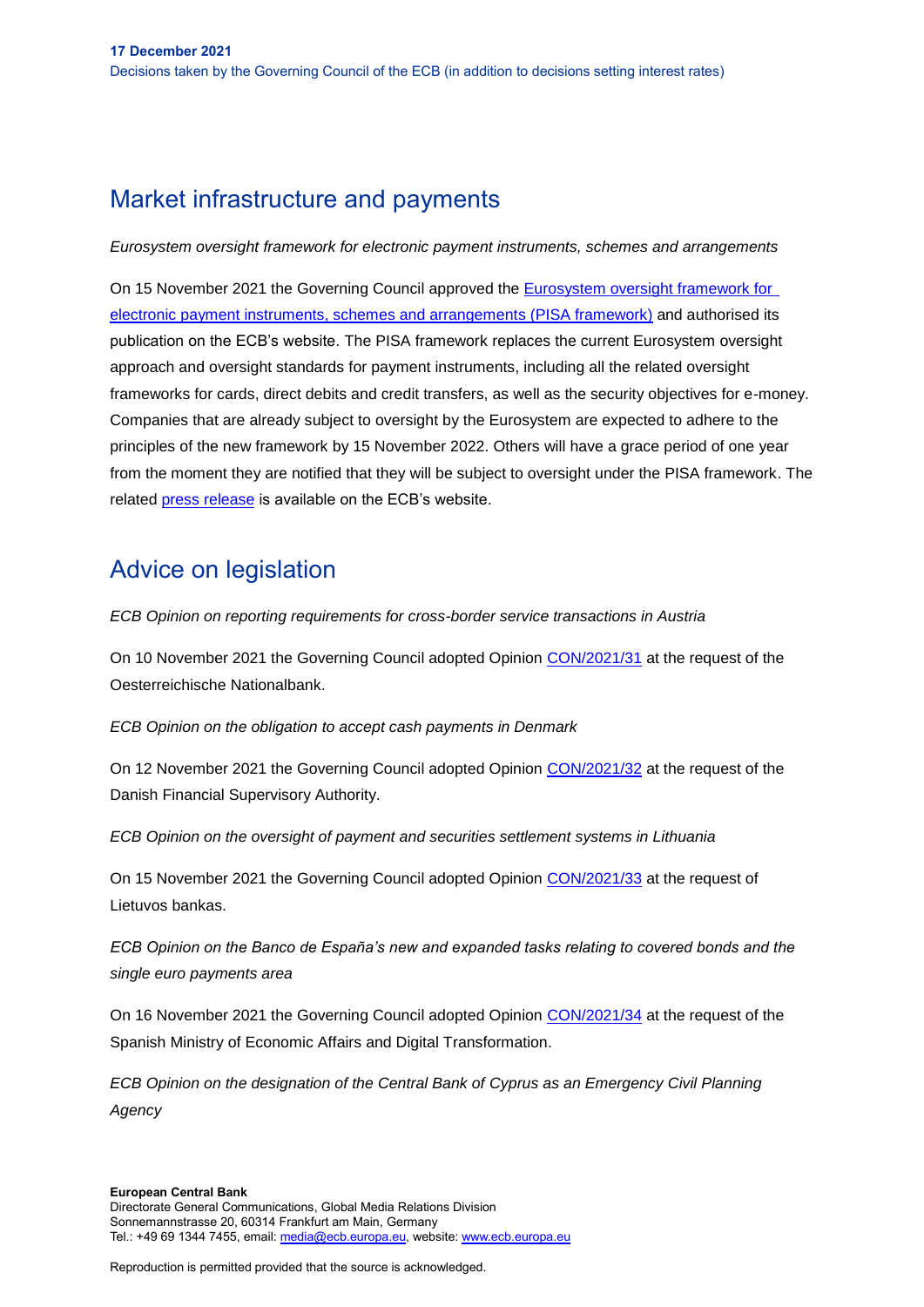On 22 November 2021 the Governing Council adopted Opinion [CON/2021/35](https://eur-lex.europa.eu/legal-content/EN/TXT/?uri=CELEX%3A52021AB0035&qid=1596527709586) at the request of the Minister for Defence of the Republic of Cyprus.

*ECB Opinion on the modification of Swiss franc loan agreements in Slovenia*

On 26 November 2021 the Governing Council adopted Opinion [CON/2021/36](https://eur-lex.europa.eu/legal-content/EN/TXT/?uri=CELEX%3A52021AB0036&qid=1596527709586) at the request of the National Assembly of the Republic of Slovenia.

*ECB Opinion on a proposal for a regulation to extend traceability requirements to transfers of cryptoassets*

On 30 November 2021 the Governing Council adopted Opinion [CON/2021/37](https://www.ecb.europa.eu/pub/pdf/other/en_con_2021_37_f_sign~fb3fe2ed28..pdf?3d9d5c2e5b3c64ad221ae0d31aae55c3) at the request of the European Parliament and the Council of the European Union.

# Corporate governance

# *Revision of Eurosystem and SSM Ethics Guidelines*

On 2 November 2021 the Governing Council adopted Guideline [ECB/2021/49](https://eur-lex.europa.eu/legal-content/EN/TXT/?uri=CELEX%3A32021O2253&qid=1639734878092&home=ecb) laying down the principles of the Eurosystem Ethics Framework (recast) and, upon a proposal from the Supervisory Board, Guideline [ECB/2021/50](https://eur-lex.europa.eu/legal-content/EN/TXT/?uri=CELEX%3A32021O2256&qid=1639734878092&home=ecb) laying down the principles of the Ethics Framework for the Single Supervisory Mechanism (recast). The [Eurosystem](https://eur-lex.europa.eu/search.html?text=2015%2F855&type=quick&locale=en%3Fskey%3D2015%2F855&qid=1630321015860&scope=EURLEX) & [SSM](https://eur-lex.europa.eu/search.html?text=2015%2F856&type=quick&locale=en%3Fskey%3D2015%2F856&qid=1630321069509&scope=EURLEX) Ethics Guidelines were originally adopted by the Governing Council in 2015 with a view to establishing common minimum ethics standards to be implemented by euro area central banks and national competent authorities in their internal rules. The revision of the Eurosystem and SSM Ethics Guidelines was necessary because of the dynamic nature of integrity and good governance standards, and increasing levels of public scrutiny; its purpose was to adjust the ethics frameworks to reflect best practices so that the frameworks continue to reflect state-of-the-art standards. The Ethics and Compliance Officers Task Force has undertaken the revision exercise over the past year as part of a regular review involving all euro area central banks and national competent authorities. The amendments mainly concern the provisions on private financial transactions, which have been made more concrete and relevant while, at the same time, their implementation and adherence has been simplified. In addition, pre-employment and postemployment provisions have been strengthened with a view to addressing conflicts of interest more effectively.

# *Creation of an Ethics and Compliance Conference*

On 2 November 2021 the Governing Council decided to transform the Ethics and Compliance Officers Task Force into an Ethics and Compliance Conference (ECC). This does not alter the group's main

**European Central Bank** Directorate General Communications, Global Media Relations Division Sonnemannstrasse 20, 60314 Frankfurt am Main, Germany Tel.: +49 69 1344 7455, email[: media@ecb.europa.eu,](mailto:media@ecb.europa.eu) website[: www.ecb.europa.eu](http://www.ecb.europa.eu/)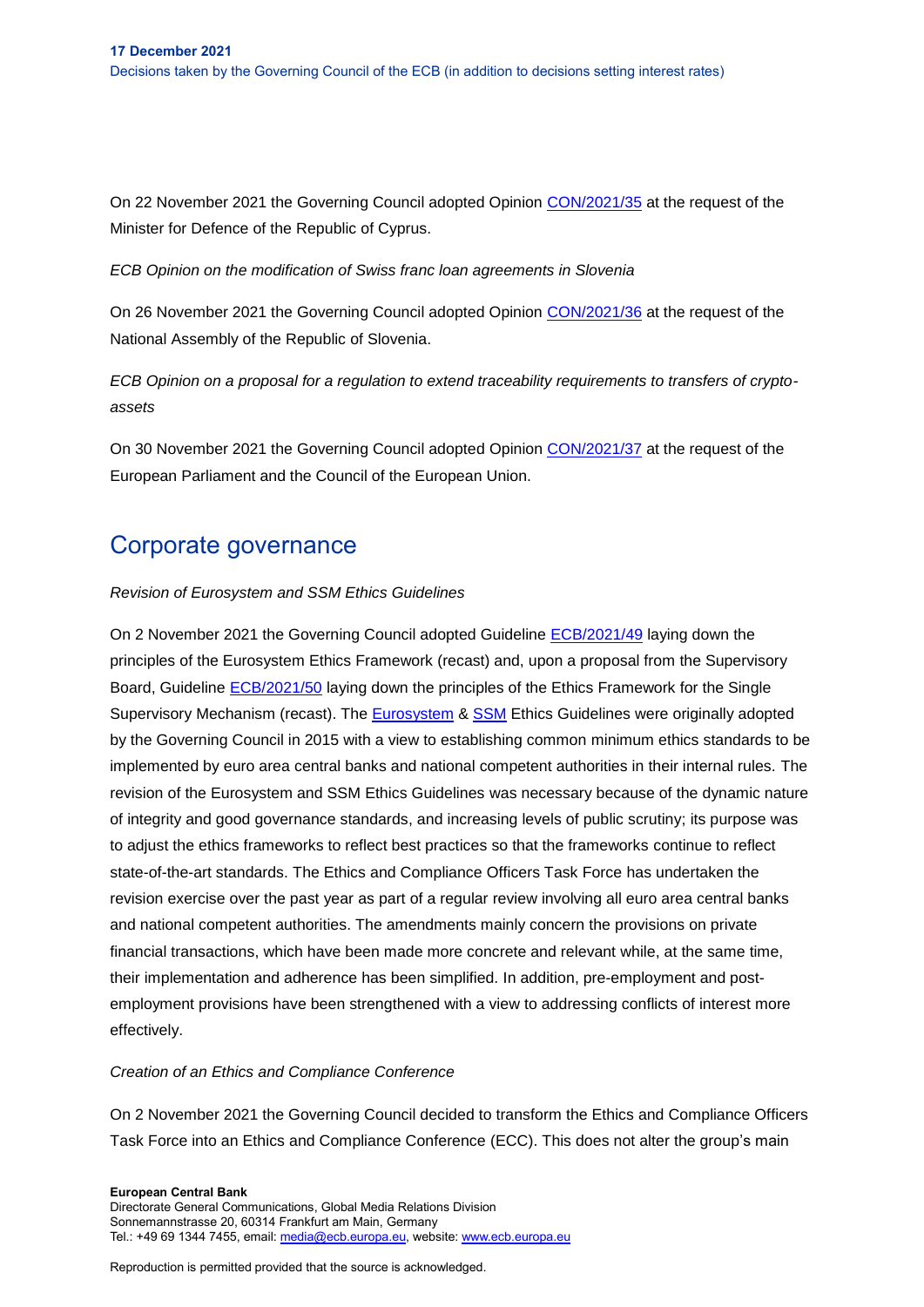focus on supporting and advising all member institutions on the coherent implementation and regular review of the Eurosystem/SSM Ethics Guidelines. The Governing Council felt the change would better reflect the permanence of the group, its span over the entire Eurosystem/SSM and the increasing relevance of ethics and compliance matters more generally. The ECC, in its standard composition, comprises the Chief Ethics and Compliance Officers of the Eurosystem central banks and national competent authorities (NCAs) of EU Member States participating in the SSM. Non-euro area EU central banks and NCAs of EU Member States not participating in the SSM could be invited to participate in the ECC's work, as appropriate, with a view to contributing to the system's integration and fostering high standards of professional ethics and integrity beyond the Eurosystem/SSM.

## *Amendments to legal acts related to the Eurosystem accounting and financial reporting framework*

On 11 November 2021 the Governing Council adopted amendments to legal acts related to the Eurosystem accounting and financial reporting framework, namely [Guideline ECB/2021/51](https://eur-lex.europa.eu/legal-content/EN/TXT/?uri=CELEX%3A32021O2041&qid=1596527709586) amending Guideline (EU) 2016/2249 on the legal framework for accounting and financial reporting in the European System of Central Banks and [Decision ECB/2021/52](https://eur-lex.europa.eu/legal-content/EN/TXT/?uri=CELEX%3A32021D2040&qid=1596527709586) amending Decision (EU) 2016/2247 on the annual accounts of the European Central Bank. The changes introduced are of a technical nature. The legal acts will apply from 31 December 2021.

### *New member of the Market Infrastructure Board*

On 30 November 2021 the Governing Council appointed Mr Peter E. Storgaard, responsible for Financial Stability including Payment Systems at Danmarks Nationalbank, as a non-Eurosystem national central bank member of the [Market Infrastructure Board](https://www.ecb.europa.eu/paym/target/t2s/governance/html/index.en.html) until 31 May 2022. Mr Storgaard replaces Mr Karsten Biltoft who left Danmarks Nationalbank.

### *New Chairperson of the Financial Stability Committee*

On 1 December 2021 the Governing Council appointed [Cornelia Holthausen,](https://www.ecb.europa.eu/press/pr/date/2021/html/ecb.pr211102~33bee42e0b.en.html) Director General Macroprudential Policy and Financial Stability, as Chairperson of the Financial Stability Committee with immediate effect until 31 December 2022, so as to coincide with the mandates of all other ESCB/Eurosystem committee chairpersons appointed or reappointed in December 2019.

### *Membership of the ECB Audit Committee and the ECB Ethics Committee*

On 15 December 2021 the Governing Council prolonged the mandates of Mr Yannis Stournaras (Chairman) for the ECB Audit Committee and of Mr Erkki Liikanen for the ECB Ethics Committee for a second term. Moreover, the Governing Council appointed Mr Klaas Knot as Governing Council member to the ECB Audit Committee and Mr Jens Weidmann as external member to the ECB Audit Committee. All these appointments are for a three-year term.

#### **European Central Bank**

Directorate General Communications, Global Media Relations Division Sonnemannstrasse 20, 60314 Frankfurt am Main, Germany Tel.: +49 69 1344 7455, email[: media@ecb.europa.eu,](mailto:media@ecb.europa.eu) website[: www.ecb.europa.eu](http://www.ecb.europa.eu/)

Reproduction is permitted provided that the source is acknowledged.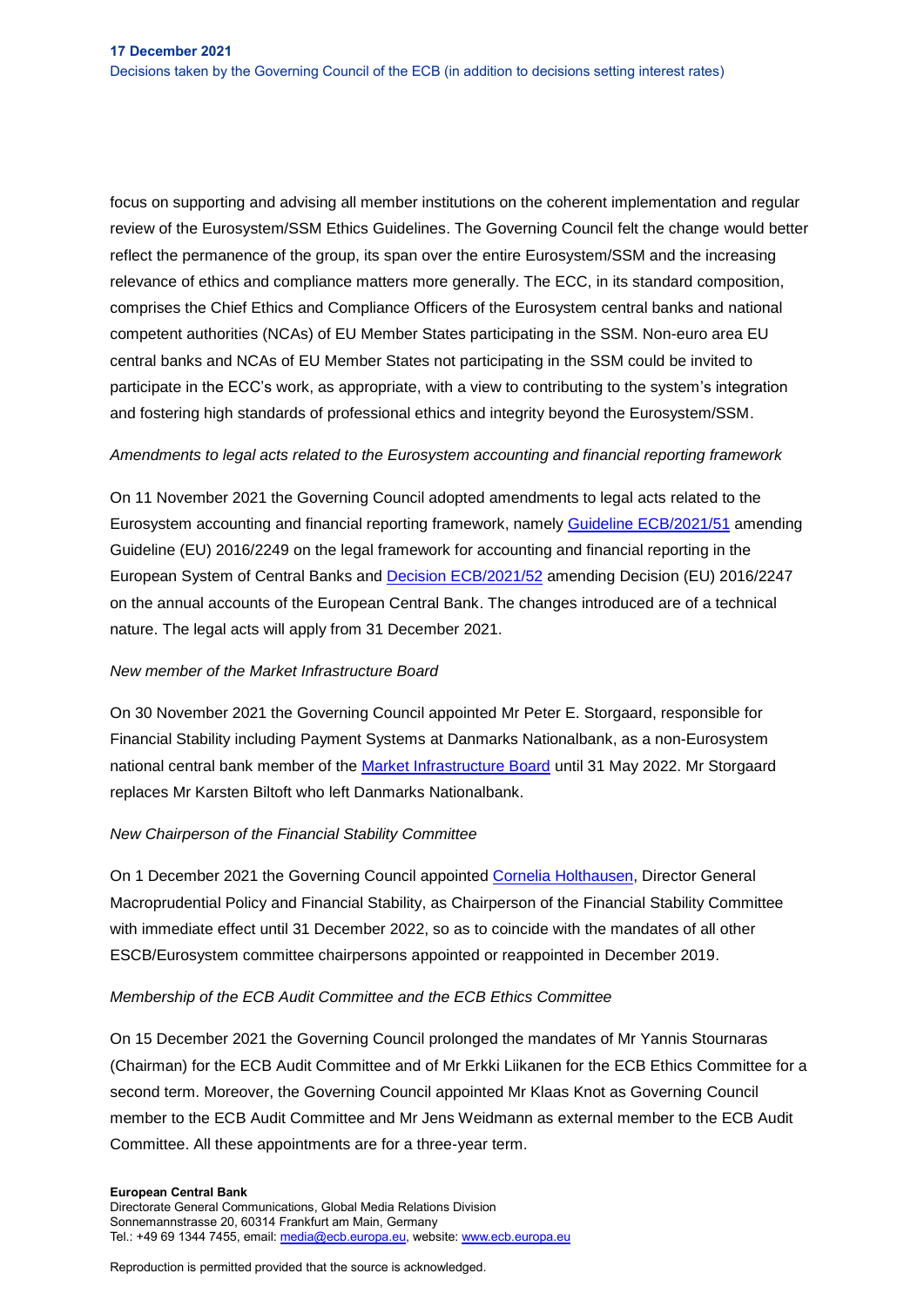### *Appointment of an ECB Representative to the Supervisory Board*

On 15 December 2021 the Governing Council appointed Anneli Tuominen as ECB Representative to the [Supervisory Board](https://www.ecb.europa.eu/ecb/orga/decisions/ssm/html/index.en.html) for a five-year non-renewable term, succeeding Pentti Hakkarainen whose mandate expires on 31 January 2022. A related [press release](https://www.ecb.europa.eu/press/pr/date/2021/html/ecb.pr211216~9c42a5a4af.en.html) is available on the ECB's website.

# **Statistics**

### *Developments related to the Integrated Reporting Framework*

On 7 December 2021 the Governing Council approved the publication of the first results from the Integrated Reporting Framework (IReF) cost-benefit assessment and related documents, and decided to launch the design phase of the project. This harmonised statistical reporting system is intended to make it easier for banks to report statistical data to the European System of Central Banks (ESCB) and to reduce their reporting burden by leveraging digitalisation and state-of-the-art production practices. The system will also facilitate policymakers' analysis and comparison of the relevant data. The IReF will ensure there is a common understanding of statistical terms and it will standardise the information that banks are required to provide to their respective central banks. It represents the ESCB's contribution to European institutional efforts to integrate statistical, prudential and resolution reporting. Non-euro area EU Member States may decide to adopt IReF reporting through national legislation, in full or in part. Subject to the Governing Council's adopting the IReF Regulation in 2024, the framework is expected to go live in 2027. This time frame will give reporting agents and the Eurosystem enough lead time to prepare the necessary legal and technical framework. A related [press release](https://www.ecb.europa.eu/press/pr/date/2021/html/ecb.pr211217~168928ae51.en.html) is available on the ECB's website.

# International and European cooperation

*Eurosystem reply to the European Commission communication entitled "The EU economy after COVID-19: implications for economic governance"*

The Governing Council discussed the European Commission's [communication of 19 October 2021](https://ec.europa.eu/info/files/economic-governance-review-communication_en) on [the EU economy after COVID-19: implications for economic governance,](https://ec.europa.eu/info/files/economic-governance-review-communication_en) with a focus on reforming the Stability and Growth Pact. On 1 December 2021 the Governing Council approved the Eurosystem's reply and authorised its publication. The [document](https://www.ecb.europa.eu/pub/pdf/other/eurosystem_reply_commission_eu_economy_after_covid_implications_economic_governance211202~d2eeec68dc.en.pdf?66dec20c9b6967105543014f88805bf2) is available on the ECB's website.